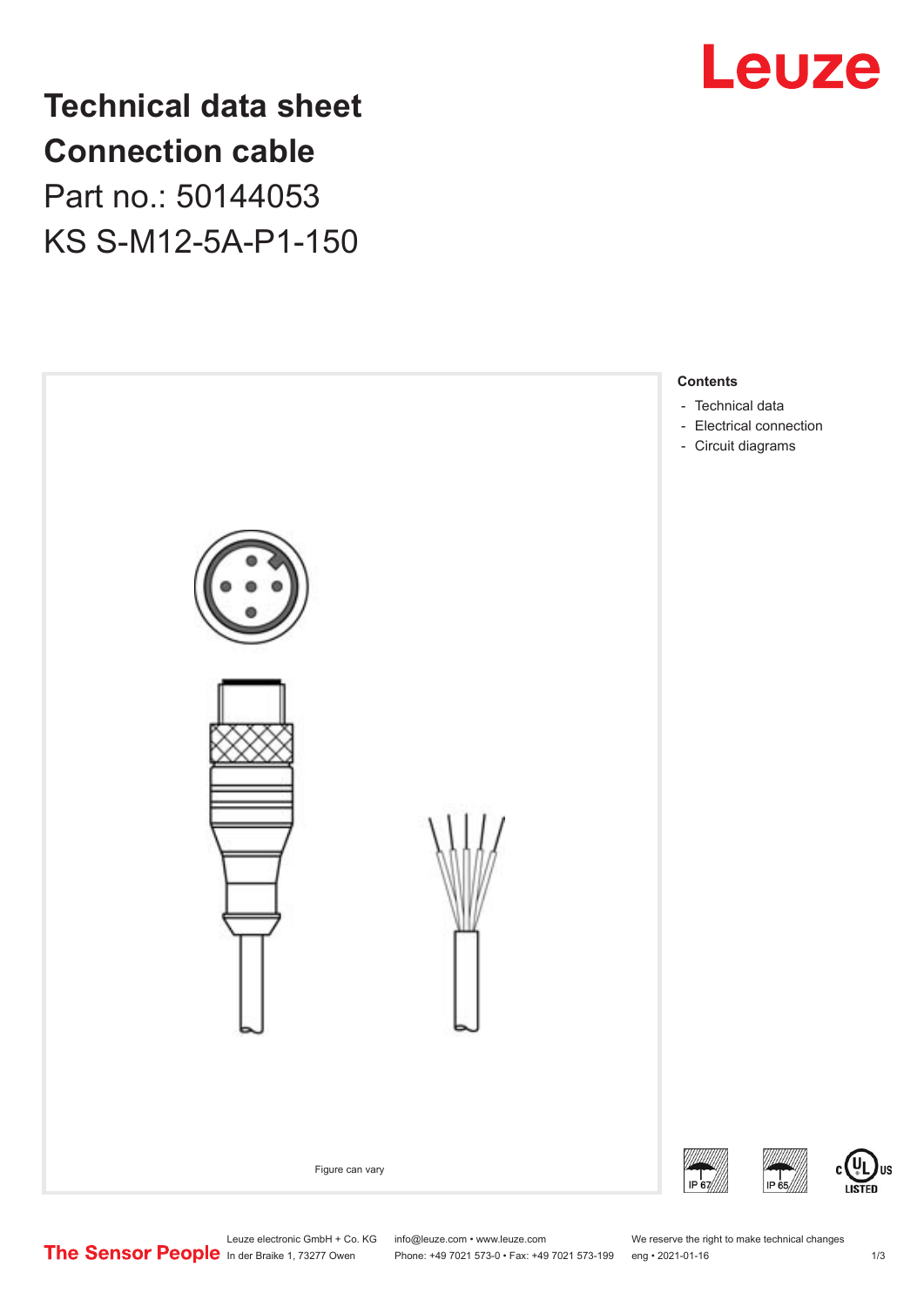# <span id="page-1-0"></span>**Technical data**

### **Electrical data**

**Performance data Operating voltage** 60 V AC/DC

#### **Connection**

| <b>Connection 1</b>               |                                                                                                                                                                                                                                |
|-----------------------------------|--------------------------------------------------------------------------------------------------------------------------------------------------------------------------------------------------------------------------------|
| <b>Type of connection</b>         | Connector                                                                                                                                                                                                                      |
| <b>Thread size</b>                | M <sub>12</sub>                                                                                                                                                                                                                |
| <b>Type</b>                       | Male                                                                                                                                                                                                                           |
| Handle body material              | <b>PUR</b>                                                                                                                                                                                                                     |
| No. of pins                       | $5 - pin$                                                                                                                                                                                                                      |
| Encoding                          | A-coded                                                                                                                                                                                                                        |
| <b>Version</b>                    | Axial                                                                                                                                                                                                                          |
| Lock                              | Screw fitting, nickel-plated diecast zinc,<br>recommended torque 0.6 Nm, self-<br>locking                                                                                                                                      |
| <b>Connection 2</b>               |                                                                                                                                                                                                                                |
| <b>Type of connection</b>         | Open end                                                                                                                                                                                                                       |
|                                   |                                                                                                                                                                                                                                |
| Cable properties                  |                                                                                                                                                                                                                                |
| <b>Number of conductors</b>       | 5 Piece(s)                                                                                                                                                                                                                     |
| Wire cross section                | $0.34 \, \text{mm}^2$                                                                                                                                                                                                          |
| <b>AWG</b>                        | 22                                                                                                                                                                                                                             |
| Sheathing color                   | <b>Black</b>                                                                                                                                                                                                                   |
| <b>Shielded</b>                   | Yes                                                                                                                                                                                                                            |
| Silicone-free                     | Yes                                                                                                                                                                                                                            |
| Cable design                      | Connection cable (open on one end)                                                                                                                                                                                             |
| Cable diameter (external)         | 5 <sub>mm</sub>                                                                                                                                                                                                                |
| Cable length                      | 15,000 mm                                                                                                                                                                                                                      |
| <b>Sheathing material</b>         | <b>PUR</b>                                                                                                                                                                                                                     |
| <b>Wire insulation</b>            | PP                                                                                                                                                                                                                             |
| <b>Traverse rate</b>              | Max. 3.3 m/s with horiz. traverse path of<br>5m and and max, acceleration of 5m/s <sup>2</sup>                                                                                                                                 |
| Suitability for drag chains       | Yes                                                                                                                                                                                                                            |
| Properties of the outer sheathing | Free of CFC, cadmium, silicone, halogen<br>and lead, matt, low-adhesion, abrasion-<br>resistant, easily machine-processable                                                                                                    |
| Resistance of the outer sheathing | Hydrolysis and microbe resistant, good<br>oil, gasoline and chemical resistance in<br>accordance with VDE 0472 part 803 test<br>B. flame retardant in accordance with UL<br>1581 VW1 / CSA FT1 / IEC 60332-1,<br>IEC 60332-2-2 |
| <b>Torsion suitability</b>        | $\pm 180^\circ$ / m (max. 2 mio. cycles with 35<br>cycles / min)                                                                                                                                                               |

#### **Mechanical data**

| <b>Width across flats</b>                                       | 13 mm                    |
|-----------------------------------------------------------------|--------------------------|
| <b>Bending cycles</b>                                           | 5,000,000 Piece(s)       |
| Bending radius, flexible laying, min.                           | Min. 10 x cable diameter |
| Bending radius, stationary laying, min. Min. 5 x cable diameter |                          |
|                                                                 |                          |
| <b>Environmental data</b>                                       |                          |
| Ambient temperature, operation,<br>flexible use                 | $-2580 °C$               |
| Ambient temperature, operation,<br>stationary use               | $-40.80 °C$              |
| <b>Certifications</b>                                           |                          |
| Degree of protection                                            | IP 65                    |
|                                                                 | IP 67                    |
| <b>Certifications</b>                                           | c UL US                  |
| <b>Classification</b>                                           |                          |
| <b>Customs tariff number</b>                                    | 85444290                 |
| eCl@ss 5.1.4                                                    | 27279201                 |
| eCl@ss 8.0                                                      | 27279218                 |
| eCl@ss 9.0                                                      | 27060311                 |
| eCl@ss 10.0                                                     | 27060311                 |
| eCl@ss 11.0                                                     | 27060311                 |
| <b>ETIM 5.0</b>                                                 | EC001855                 |
| <b>ETIM 6.0</b>                                                 | EC001855                 |
| <b>ETIM 7.0</b>                                                 | EC001855                 |

**Leuze** 

# **Electrical connection**

### **Connection 1**

| Type of connection   | Connector                                                                             |
|----------------------|---------------------------------------------------------------------------------------|
| <b>Thread size</b>   | M <sub>12</sub>                                                                       |
| <b>Type</b>          | Male                                                                                  |
| Handle body material | <b>PUR</b>                                                                            |
| No. of pins          | $5 - pin$                                                                             |
| Encoding             | A-coded                                                                               |
| Version              | Axial                                                                                 |
| Lock                 | Screw fitting, nickel-plated diecast zinc, recommended<br>torque 0.6 Nm, self-locking |